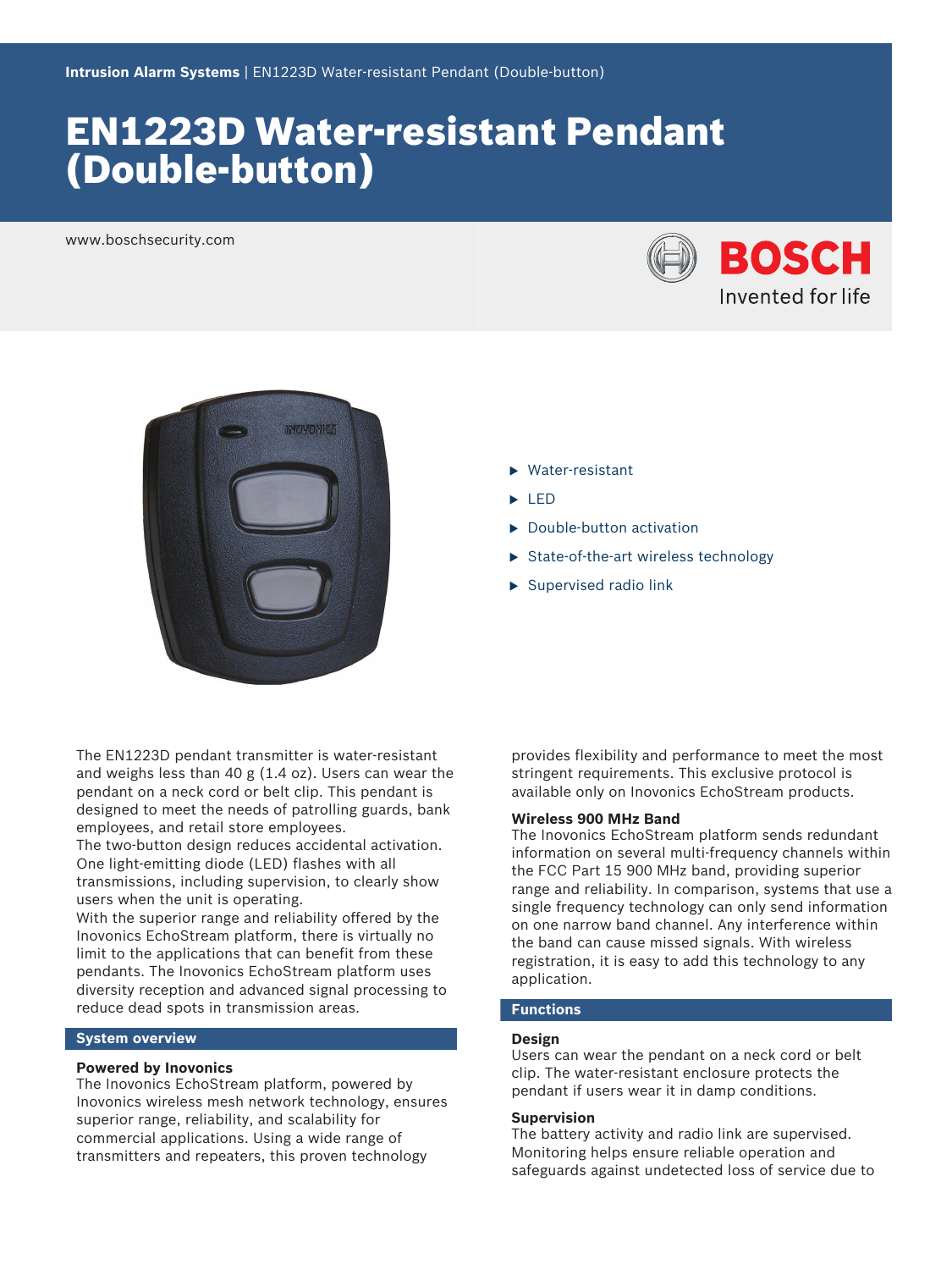end user damage such as dropping the pendant repeatedly, exposing it to extreme temperature, getting the pendant wet, or other similar events.

#### **Certifications and approvals**

Inovonics Wireless Corporation holds the following approvals:

US FCC Conforms to FCC Part 15 regulations

### **Installation/configuration notes**

# **Compatibility Information**

The EN1223D Water‑resistant Pendant Transmitter is compatible with the following products:

#### **Receivers**

| EN4016SK | <b>Survey Receiver</b> |
|----------|------------------------|
| FN4200   | Serial Receiver        |
| FN4204R  | <b>LED Receiver</b>    |

#### **Repeater**

EN5040-T High-power Repeater

**Parts included**

| Quantity | Component               |
|----------|-------------------------|
| 1        | Transmitter             |
| 1        | Neck cord               |
| 1        | Belt clip               |
|          | 3.0 V coin cell battery |

#### **Technical specifications**

#### **Electrical**

| Power:                  | 3.0 V, 0.5 Ah                                                                                                                         |
|-------------------------|---------------------------------------------------------------------------------------------------------------------------------------|
| Battery Replacement:    | Panasonic CR2450, Renata CR2450,<br>Sanyo CR2450, or approved equivalent.<br>Not all brands are equivalent. Use a<br>specified brand. |
| Battery Life (Average): | 1 to 2 years. Typical battery life shown is<br>for supervised operation.                                                              |

#### **Environmental**

| <b>Relative Humidity:</b> | Up to 90%, non-condensing      |
|---------------------------|--------------------------------|
| Temperature (operating):  | 0°C to +60°C (+32°F to +140°F) |

#### **Mechanical**

| Dimensions: | 5.6 cm x 4.8 cm x 1.8 cm<br>$(2.2 \text{ in. x } 1.9 \text{ in. x } 0.72 \text{ in.})$ |
|-------------|----------------------------------------------------------------------------------------|
| Weight:     | 40 g (1.4 oz)                                                                          |

### **Transmission Characteristics**

Frequency: 902 MHz to 928 MHz

### **Trademarks**

Trademark names are used throughout this document. In most cases, these designations are claimed as trademarks or registered trademarks in one or more countries by their respective owners. Rather than placing a trademark symbol in every occurrence of a trademark name, Bosch Security Systems, Inc. uses the names only in an editorial fashion and to the benefit of the trademark owner with no intention of infringing the trademark.

Inovonics is a trademark of Inovonics Wireless Corporation.

Panasonic is a registered trademark of Matsushita Electric Industrial Co., Ltd.

Renata refers to Renata Batteries, a company of the Swatch Group.

SANYO is a registered trademark of SANYO North America Corporation.

#### **Ordering information**

#### **EN1223D Water‑resistant Pendant (Double‑button)**

Black, double-button, water-resistant, light-weight pendant. Includes one neck cord, battery, and belt clip.

Order number **EN1223D**